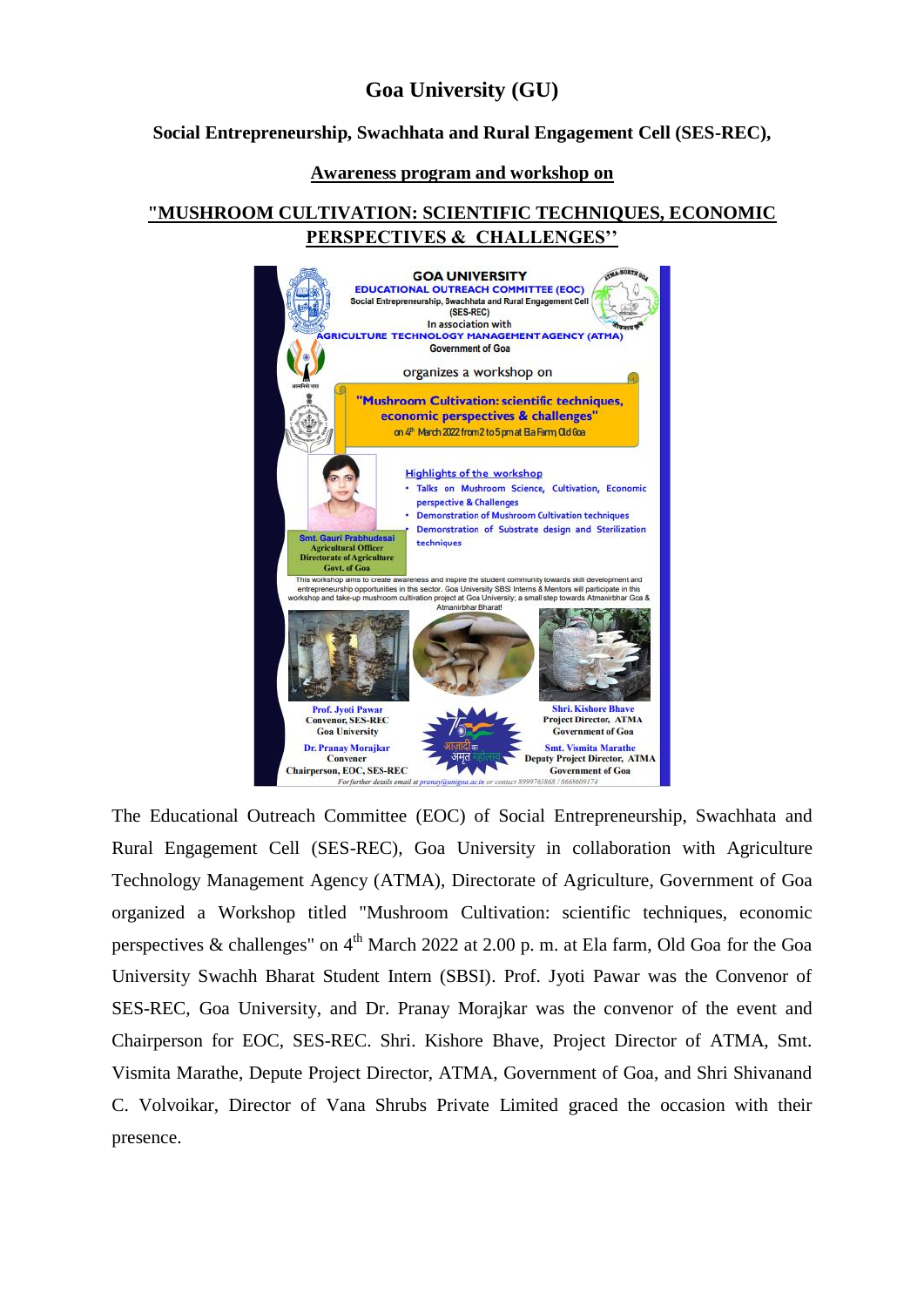

Dr. Pranay Morajkar welcomed the gathering and briefed the participants about the role of EOC, SES-REC, GU towards the need for social entrepreneurship and rural engagement. The importance of skill development programs such as Mushroom Cultivation and the plan to establish the Mushroom Cultivation & Incubation Centre at GU was also highlighted. It was informed that a series of such mushroom cultivation workshops will be organized at GU and across villages of Goa especially in the GU adopted villages such as Madkai, Gudi Paroda, Naushi, Shirdao and Cacra. This was followed by a briefing about ATMA and its role in agriculture in the north of Goa by Shri. Kishore Bhave. Smt. Gauri Prabhudesai, Agricultural Officer, Directorate of Agriculture, Govt. of Goa, was the esteemed speaker for this workshop, who delivered an informative talk on mushroom science along with her insightful knowledge on "Oyster Mushroom cultivation as an agri-business for rural development" along with its economic perspectives and the challenges. Furthermore, the speaker educated